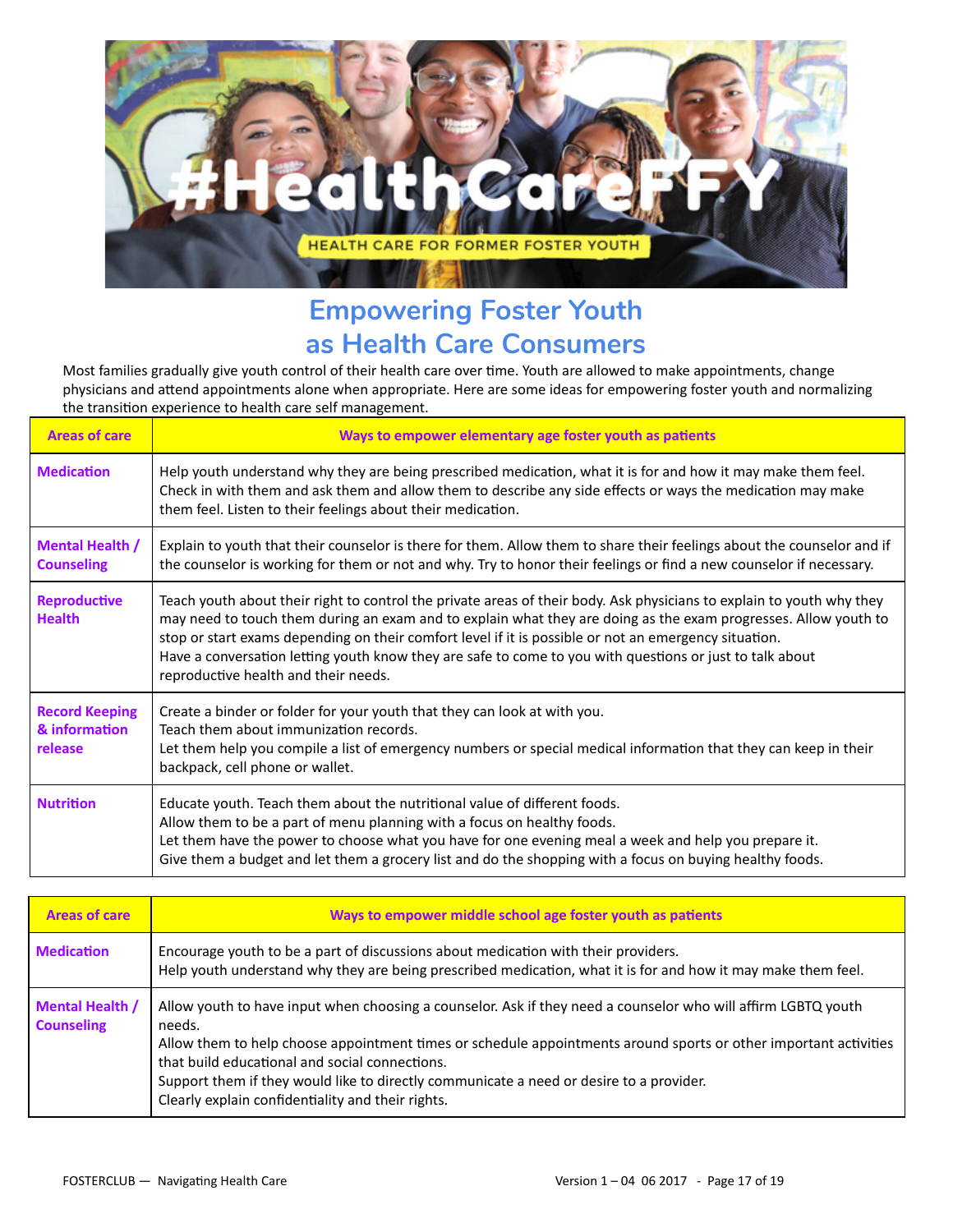| <b>Reproductive</b><br><b>Health</b>              | Make sure youth have someone they can speak to confidentially or who is available to ask questions or listen.<br>Give youth options and let them choose whether or not they want to use birth control.                                                                                                                                                               |
|---------------------------------------------------|----------------------------------------------------------------------------------------------------------------------------------------------------------------------------------------------------------------------------------------------------------------------------------------------------------------------------------------------------------------------|
| <b>Record Keeping</b><br>& information<br>release | Help youth create a binder, folder or FosterClub FYI BINDER<br>FosterClub KOPI Keeper or Organizational system.                                                                                                                                                                                                                                                      |
| <b>Nutrition</b>                                  | Educate youth about the importance of nutrition.<br>Give them the ability to make decisions around diet and access to healthy foods.<br>If youth wish, provide culturally appropriate foods and the ability to choose foods based on personal preference.<br>Allow youth to choose to follow dietary religious restrictions or not to follow religious restrictions. |

| <b>Areas of care</b>                               | Ways to empower high school age foster youth as patients                                                                                                                                                                                                                                                                                                                                                                         |
|----------------------------------------------------|----------------------------------------------------------------------------------------------------------------------------------------------------------------------------------------------------------------------------------------------------------------------------------------------------------------------------------------------------------------------------------------------------------------------------------|
| <b>Medication</b>                                  | Allow youth to keep their own medication log and records.<br>Encourage youth to be a part of the discussion with mental health or physical caregivers. Allow them to ask<br>questions and have input as decisions about medication are being made.<br>Check in with them and ask them and allow them to describe any side effects or ways the medication may<br>make them feel. Listen to their feelings about their medication. |
| <b>Mental Health /</b><br><b>Counseling</b>        | Allow youth to pick their own counselor.<br>Respect youth's wishes to see a male or female counselor, someone who affirms LGBTQ youth or someone<br>who respects their religious or personal beliefs.                                                                                                                                                                                                                            |
| <b>Reproductive Health</b>                         | Make sure youth have a trusted adult they can talk to as needed.<br>Explain confidentiality and their rights in your state.<br>Give them the right to make decisions about their own body and respect those decisions, including whether<br>to take birth control or not take birth control.                                                                                                                                     |
| <b>Record Keeping &amp;</b><br>information release | Assist youth with the creation of a binder, file or organization system for their medical and mental health<br>information.<br>Help youth create an emergency checklist for their cell phone or wallet.<br>Give youth all the information they need to make their own appointments.<br>Teach youth to understand insurance statements, medical bills, and find local resources.                                                  |
| <b>Nutrition</b>                                   | Teach youth to shop for groceries, make meal plans and cook for the family.<br>Give youth a budget and allow them to meal plan, shop and cook for themselves for a day a week.<br>Teach youth to cook nutritious meals.<br>Ensure dietary, religious and cultural preferences are respected by adults in the home.                                                                                                               |

| <b>Areas of care</b>                        | Ways to empower young adult foster youth as patients                                                                                                                                                                                                                                                                                                  |
|---------------------------------------------|-------------------------------------------------------------------------------------------------------------------------------------------------------------------------------------------------------------------------------------------------------------------------------------------------------------------------------------------------------|
| <b>Medication</b>                           | Support young adults as they consult with providers on what meds they will take and the side effects of their<br>medications.<br>Teach young adults how to fill prescriptions, store medicines and keep records.<br>Help young adults learn to file insurance forms and budget for medications.<br>share alternate funding options with young adults. |
| <b>Mental Health /</b><br><b>Counseling</b> | Encourage young adults to choose a provider they prefer and who respects their lifestyle choices.<br>Discuss what your young adult wants from their care provider, and decide if the care they are receiving meets<br>their needs.<br>Let young adults schedule, make and track their own appointments and bills.                                     |
| <b>Reproductive Health</b>                  | Encourage young adults to make a reproductive life plan.<br>Help young adults location education about their options.<br>Support young adults by helping them locate birth control and decide whether to use it or not to use it.<br>Help young adults know their health insurance and other funding options.                                         |